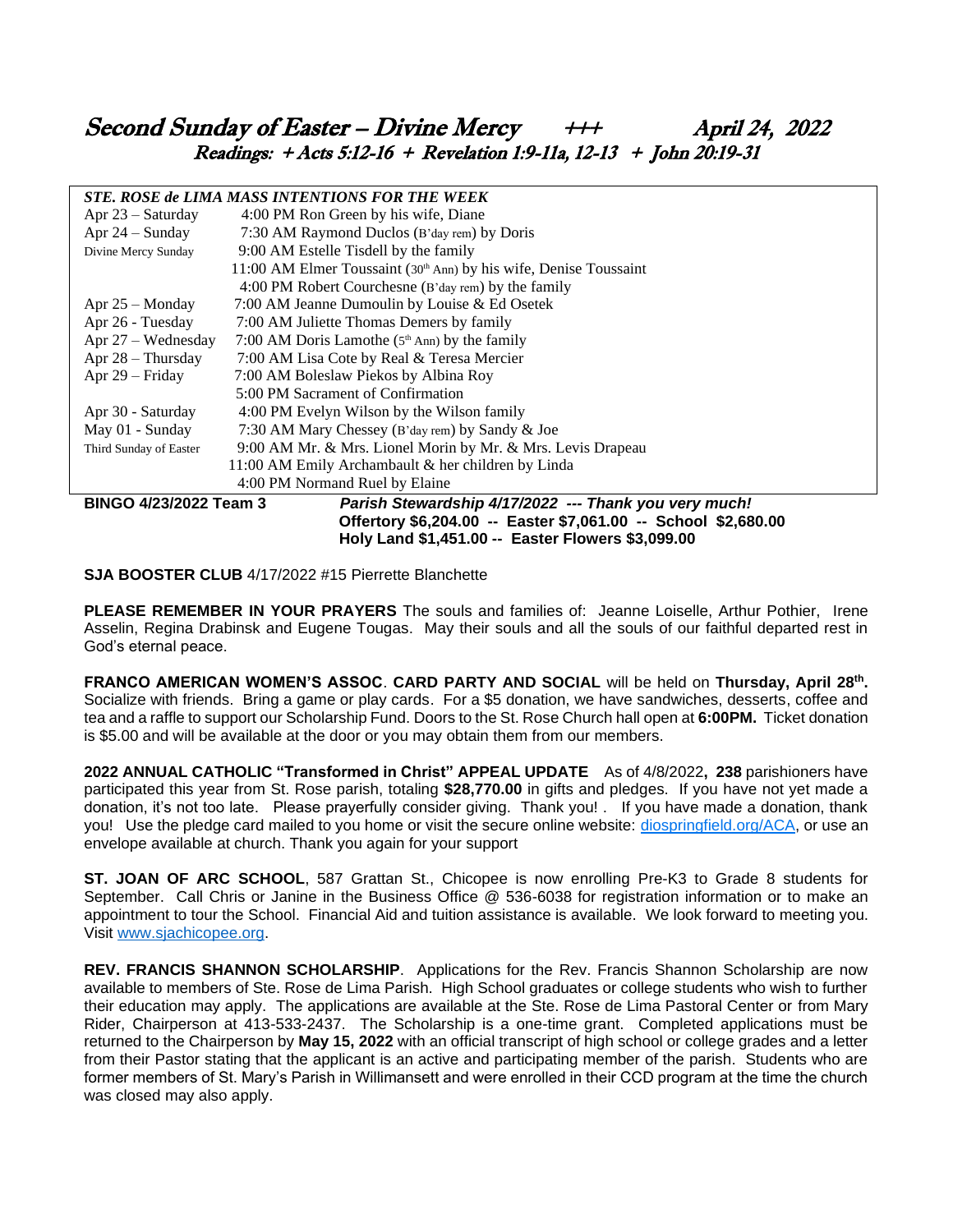# *Dear Parishioner…Around & About Ste. Rose,*

### *The Refurbishing of the Pews*

Effective Monday, April  $25<sup>th</sup>$  the pew refurbishing project will begin in earnest. ArTech Church Restoration Inc, located in Woodbury, CT, will begin removing the pews in the front right section. It will take approximately 4-5 weeks to complete each section of pews. The cost of this portion of the project is \$136,152.00. There will be additional costs, for example, as the kneeling pads on the kneelers will be covered with new fabric by Barclays, in Holyoke, MA. This project is being paid from interest and dividends from the pooled investment account managed by the diocese. Please continue to financially support the parish weekly. Your weekly financial support enables the parish to operate efficiently from week to week. *Volunteers* are needed to remove the old fabric from the kneeling pads. This portion of the project is time-consuming! Volunteers will assist in keeping the cost "at bay" by removing the old materials. You may volunteer at any time during the day or evening, except Tuesday evenings. The tools that you will need to bring are a box cutter, pliers, thin putty knife, flat-head screwdriver, hammer, and your time! Instructions will be given as to "what to do." Thank you!

# *Parish Council*

The Parish Council will resume meeting beginning Wednesday, May 4 at 6:30 PM. The purpose of the meeting will be to update the members of where the parish stands two-years into the pandemic. Other items may be discussed as well, such as the *annual parish picnic*. It is time to return to full parish life. There are volunteer forms in the foyer of the church. If anyone wishes to participate in any of the ministries or join an organization/committee, please take a form home, fill it out, and return it to the parish. Thank you!

# *Easter Issue of 'The Word Among us.'*

The Easter copy of **WAU** is available in the foyer of the church. They are free for the taking! If you are unable to attend morning Mass, this special Easter edition will present the daily scriptures and provide you with articles to inspire you throughout the Easter season. The Easter season is 40 days from Easter Sunday to Ascension Thursday and 10 more days to Pentecost Sunday.

### *And finally,*

*I wish to take this opportunity to thank members of the parish and all who assisted in the planning and celebration of Holy Week and Easter. How wonderful it was to celebrate Holy Week with so many members of the parish. The children of the parish have wonderfully "stepped up" to become youth Altar Servers! Children of the parish who have at least celebrated their First Communion may become Altar Servers. Children will be scheduled for their preferred family Mass on the weekends. How grateful I am for the continued support that you provide me as your parish priest – it is greatly appreciated. While we still need to be careful with the reality of COVID, it is "a sight to behold" to see more members returning to Sunday Mass. July 1, 2022, will mark a full 17 years that I have been privileged to serve Ste. Rose de Lima members. How the time has passed so quickly! Together and with our patroness, Ste. Rose de Lima, we will continue to build our parish family to be a place of a safe environment for our children and welcome everyone who enters through our church doors. The pandemic has taught us a lesson: We are a spiritual and social people – we need each other.* 

#### *Fr. Bill*

**THE CHOSEN BIBLE STUDY** is designed to bring both the Old and New Testaments to life in a new way. begins April 26, 2022 and runs 8 consecutive weeks (except 5/9/22) on Tuesday nights at 6PM. Part 2 will follow in the Fall. Study guides may be purchased for a minimal amount. To register, please contact Peggy Constant 413-536- 4558 ext 218.

**ADDITIONAL EASTER FLOWER MEMORIALS in Loving Memory of:** Tony, Carmella & Bruno Tassone by James & Rita O'Dell ++ The Baker family by Eleanor Ryan ++ Logan James Midura by Grandparents, John & Gail Pirog ++ The Malo & Ringuette family by Claire Ringuette ++ Leo Pepin by Paul & Rita Brault ++ Victor & Eva Butler; Robert & Marguerite Fairbanks; Victor Butler, Jr.; John Szenda; and Peter Hentnick by David & June Fairbanks ++ Daniel Dunlop and the Korytko and Bergeron families by Madelyn *++* The deceased members of the Broyles, Andreotta, Sacchetti, Malally & Murray families by Bruce & Carol Broyles. *May they rest in the peace of our Risen Lord.*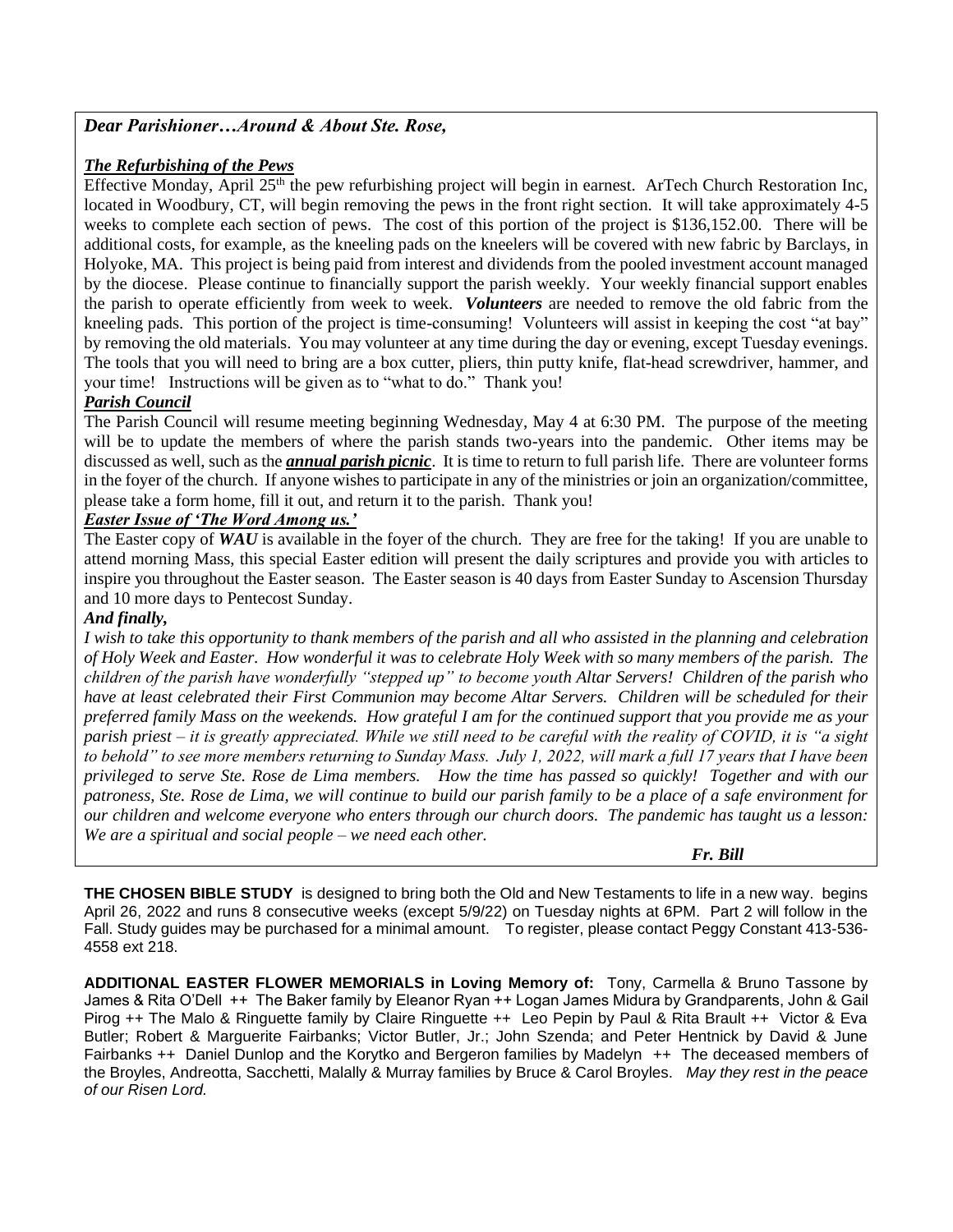# **SECOND SUNDAY OF EASTER ++ DIVINE MERCY SUNDAY**

*FOCUS: My Lord and my God!* When we receive the Eucharist, the body, blood, soul, and divinity of Jesus are substantially present, yet disguised under the appearance of bread and wine. As with Thomas, the Lord gives us the ability to see and believe in him. A good prayer for the moments of consecration, then, is the confession of faith that Thomas makes: *My Lord and my God!*

*LITURGY OF THE* **WORD**: The Apostles continue preaching and healing as more people come to believe in Jesus Christ. In a vision, John records seeing the risen Lord, who says he was dead but lives. In the Gospel, after the Resurrection, Jesus appears to the disciples and blesses them with the Holy Spirit and the authority to forgive sins. Thomas doubts until he sees Jesus. - **Daily Universal Prayer and Commentary**

**APRIL MEMORIALS:** *HOSTS***:** In Loving Memory of Barbara Kuras by Simone LaScala **SANCTUARY LAMP:** In Loving Memory of Edwin Langevin by Annette & family.

**THE 2022 MASS BOOK has openings.** The offering for a Mass is \$10.00. There are still plenty of weekday Masses remaining for 2022. **THE 2023 MASS BOOK is open as of Easter.** The offering for Masses is \$10.00. Also, Hosts for the month – offering \$35.00 and Church Sanctuary Lamp for the month – offering \$25.00.

**STE. ROSE DE LIMA GRIEF SUPPORT GROUP** is for people who have experienced the loss of a spouse, partner, family member or friend. All are welcome! Join us at the Ste. Rose de Lima Pastoral Center, We meet every Monday except major holidays from 6:00-7:00PM. Moderators are Madelyn Korytko formerly of the Mercy Medical Ctr. Grief Group and Peggy Constant, Pastoral Minister.

**BETHLEHEM HOUSE** is in need of donations of baby items or cash. If you would like to donate to this worthy cause, please go to bethlehemhousewma.org for instructions on how to make these donations.

**ON THE FIRST TUESDAY OF THE MONTH Adoration of the Blessed Sacrament** takes place from 6:30 to 8:00PM in the Pastoral Center Chapel, 15 Chapel Street. On First Fridays, the Blessed Sacrament Adoration is held from 7:30-3PM also at the Pastoral Center. The next scheduled Adorations: Tuesday, 5/3/22 and Friday, 5/6/22. All are welcome.

**HARMONY HOUSE Prepares to Reopen After Home Renovation--Volunteer Recruitment Day April 28, 2022** Harmony House of Western Mass. is preparing to reopen after completing their new home renovation in Chicopee. Harmony House is always in need of volunteers to support their mission of providing a loving home with compassionate care for the terminally ill. Renovation and construction have continued over the last two years for the beautiful new home which is close to completion. **A Volunteer Recruitment** event has been scheduled for **Thursday, April 28, from 4:00-6:00 pm at 66 View Street** in Chicopee to give previous and potential new volunteers an opportunity to visit the home, discuss options with staff and management, and sign up to volunteer. We are in need of direct care personnel, office administration, cleaning, gardening, and general help. A volunteer application is available on the website at [www.harmonyhousewma.org.](http://www.harmonyhousewma.org/) Harmony House is a local, non-profit organization whose mission is to provide a loving home providing compassionate care for the terminally ill who have limited or no resources for special care in their final stages of life. Harmony House is primarily staffed by trained volunteers including licensed nurses, caregivers, companions, and others. If interested in learning more or becoming a volunteer, please contact Harmony House at 413-315-9784 or by email at harmonyhousewma@gmail.com.

**SYNOD 2021-2023 How are we journeying together? What would you tell Pope Francis? What would you tell Bishop Byrne?** Pope Francis has invited the universal Catholic Church to gather and reflect on communion, participation, and mission within the Church and society at large. Join your neighbors and parishioners here in western Massachusetts in this consultation and dialogue process. Sessions will be held throughout the diocese during March and April. Volunteers are needed to help organize and facilitate! Contact the diocesan Synod Team at [synod@diospringfield.org](mailto:synod@diospringfield.org) or by calling 413-452-0571. Complete information including scheduled consultations can be found at [www.diospringfield.org/synod](http://www.diospringfield.org/synod)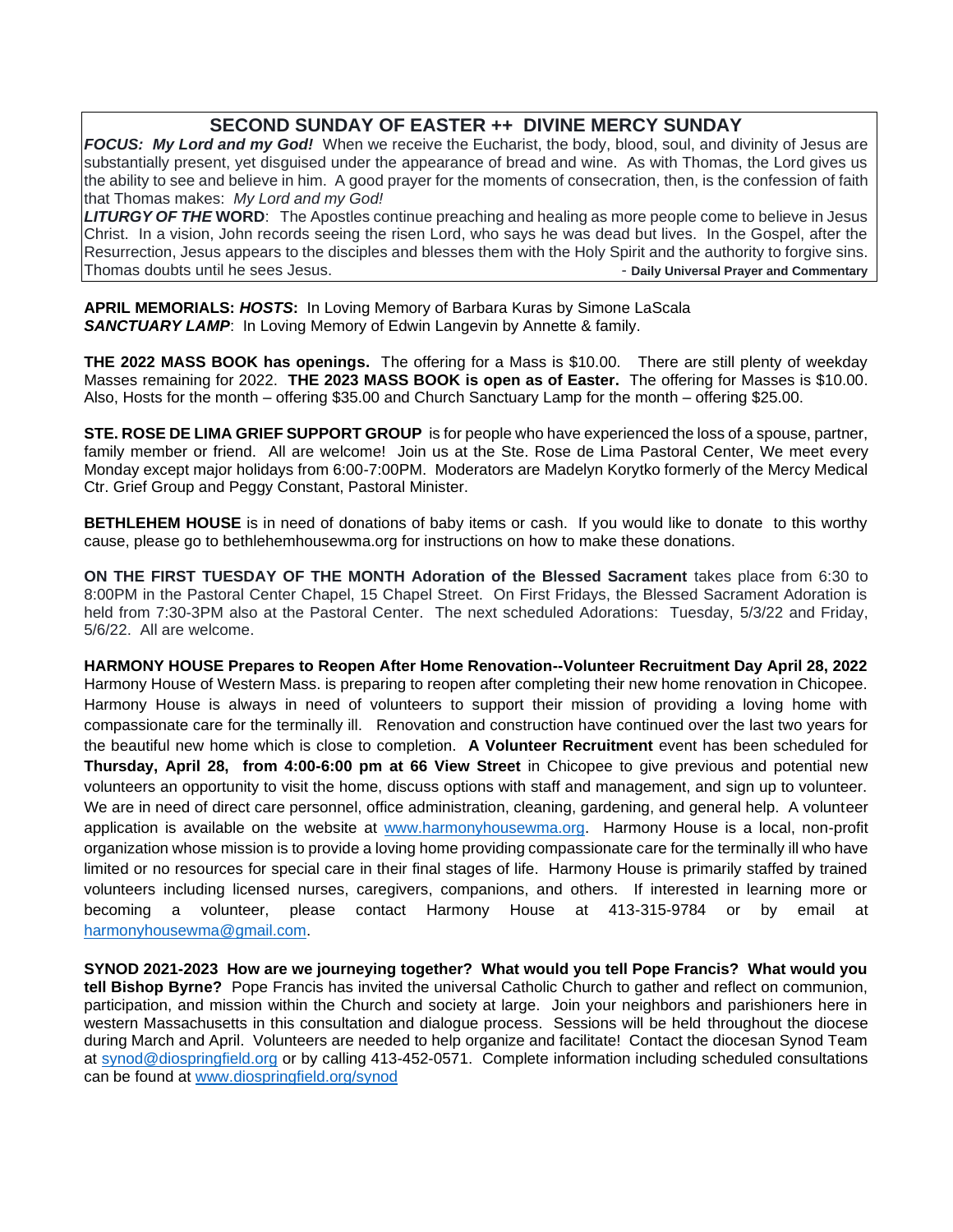**K of C COUNCIL 4044 on Memorial Drive, ANNOUNCES UPCOMING EVENTS:** 

**+SPAGHETTI SUPPERS** are back! They take place on the 2<sup>nd</sup> Wednesday of the month from 4:30PM to 6:30PM. Spaghetti Supper is \$8.00, We now have a \$6.00 take-out option, as well.

# **JOIN DOLLY & FRIENDS……The Travel Itineraries for Five 2022 excursions are posted below. All trips depart from and return to the Moose Club**, 244 Fuller Rd, Chicopee, MA on the dates and times given with each trip description. **STATEMENT PERTAINS TO ALL TRIPS:** *"Prices for all the trips include: motor coach transportation, baggage handling (if overnight), all taxes and gratuities (including driver)"*  **For more information contact Dolly Asselin 413-530-3813 OR: Send your Name, Address, Telephone #** (and food choices, if applicable) and your check payable to: **Dolly Asselin. Mail to: PO Box 1192, Chicopee, MA 01021. #1 July 27-28, 2022 (Wed-Thurs) BOOTHBAY HARBOR GETAWAY with Cabbage Island Clambake. (Depart 7AM Wed 7/27 Return 10PM Thurs 7/28. Price: \$399 p.p. double / \$373 triple / \$482 single.** \$100 p.p. deposit at booking. Final pay't due 6/20/2022. **Day One:** Travel the coast of Maine to the Carousel Music Theatre for lunch and matinee stage show "Gilligan's Island the Musical". Overnight stay at Boothbay Harbor Inn. Dinner at Fisherman's Wharf Inn Restaurant: **Pre-select 8oz Bistro Steak / Crunch, Cheesy Baked Haddock / or Maple Roasted Pork**. **Day Two:** Breakfast at hotel. Tour Boothbay Harbor aboard the Bennie Alice to Cabbage

Island Clambake of fish chowder, 2 lobsters, steamers, etc. /or you may opt for roasted half chicken in lieu of lobster. **Pre-select: 2 Lobsters / or Chicken**

**#2 September 21-23, 2022 (Wed-Fri) AMISH COUNTRY with "DAVID" AT Sight & Sound Theatres (Depart 7:30AM Wed 9/21 Return 7PM Fri 9/23) Price \$487 p.p. double / \$447 triple / \$425 quad / \$610 single.** \$100 p.p. deposit at booking. Final pay't due 8/12/2022. Includes: two nights lodging at Fulton Steamboat Inn; two breakfasts at hotel; guided tour of Amish Farmlands with lunch at an Amish Farm; two buffet dinners (Shady Maple Smorgasbord & Historic Revere Tavern); reserved orchestra seats at Sight & Sound Theatres for "David"; free time at Kitchen Kettle Village and Lancaster Central Market and all inclusions mentioned above in statement**. Pre-select: Double / Triple / Quad / Single // Bedding: 2 Beds / King.**

**#3 Wednesday, October 5, 2022 MOUNT WASHINGTON COG RAILROAD (Depart 7:30AM Return 9:30PM). Price \$202 p.p.** Climb to the top of Mount Washington by train! Day begins with buffet luncheon at the Omni Mount Washington Resort. Buffet Includes soups, salads; chicken, salmon & roasted pork loin entrees; vegetable; desserts coffee and tea followed by a Ride on the Cog Railway.

**#4 Thursday, December 1, 2022 NATIONAL SHRINE OF OUR LADY OF LaSALETTE Christmas Festival of Lights! Wright's Chicken Farm Restaurant. (Depart 12:30PM Return 9:30PM) Price \$80 p.p.** Includes visit Oakwood Farm Christmas Barn, dinner at Wright's Chicken Farm, admission to LaSalette Shrine and all **inclusions mentioned above in statement.** 

**#5 December 7-9, 2022 (Wed-Fri) A CHRISTMAS CELEBRATION IN THE WHITE MOUNTAINS (Depart 8AM on 12/7 Return 4PM on 12/9) PRICE: \$579 p.p. double / \$549 triple / \$739 single**. \$100 p.p. deposit at booking final pay't due 11/1/2022. Includes two nights lodging, Welcome Reception, 5 meals, guided sightseeing tour of Mt. Washington Valley, Austrian sleigh ride; 3 Christmas Shows; special cocktail pricing and all inclusions mentioned above in statement. **Day One**: White Mountain Hotel & Resort, Settler's Green Outlet Village, Yuletide Welcome Reception. **Day two**: Jackson Covered Bridge, Cranmore Mountain, Conway Scenic Railroad Station, Comedy Show, Nestlenook Farm Resort, Evening Sleigh Ride, Christmas show. **Day three**: Christmas Loft. **Pre select: Double / Triple / Single // Bedding: 2 Beds / King**.

**SJA HAS ANOTHER SAVE THE DATE**!! We will be holding a community event in partnership with Ste. Rose parish for a *SHREDDING EVENT*. We will be hosting a *ProShred* truck on **Saturday, September 17th from 9:00AM to 11:00AM.** We'll be set up in the Trilby St. parking lot for people to bring all their papers that need to be shredded. This is a free will donation to defray the cost. Mark your calendars now.'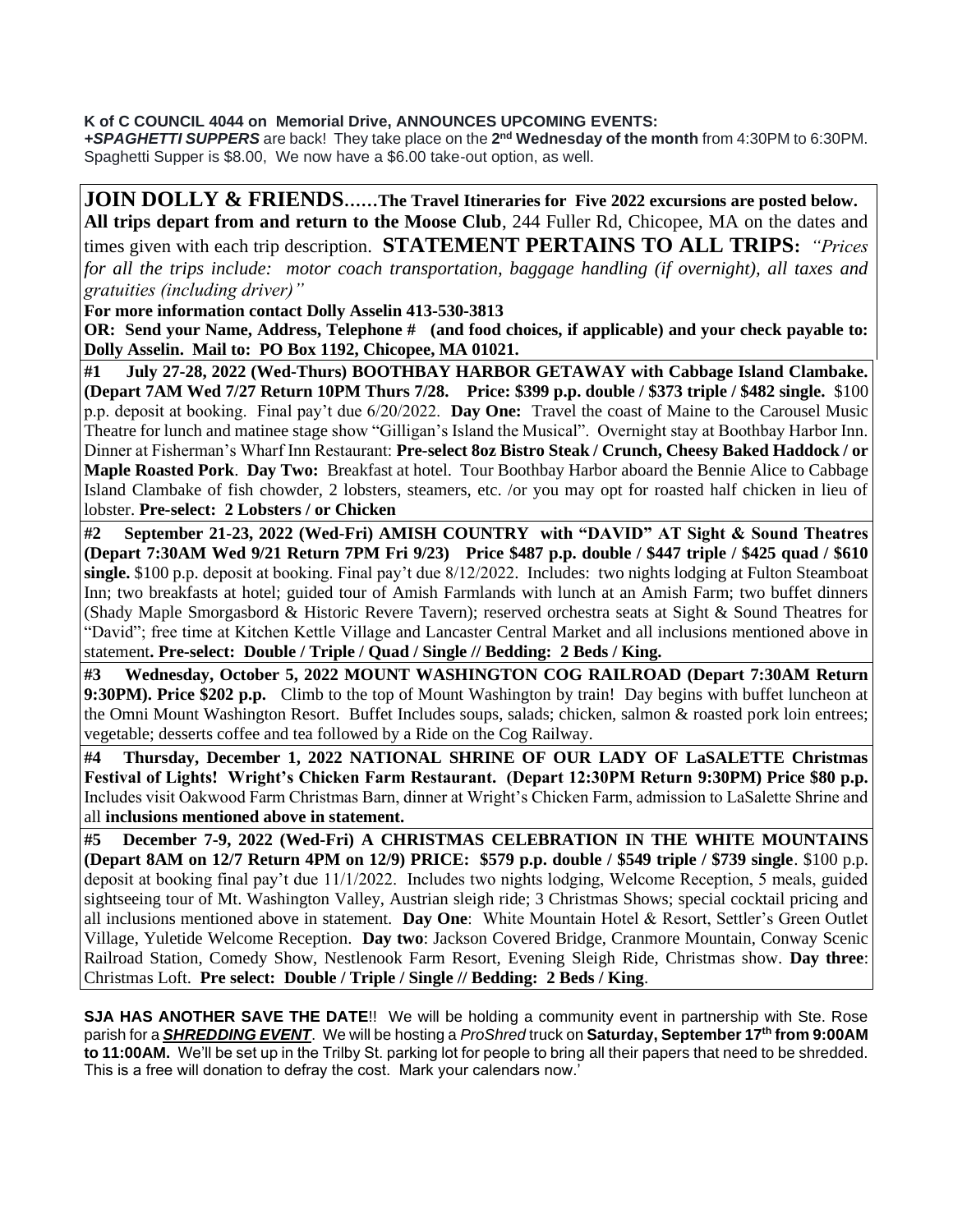# **THE CHOSEN BIBLE STUDY**

What Does It Mean to Be Chosen?: An Interactive Bible Study and weekly episode viewing is based on the groundbreaking series *The Chosen*, which has received over 64 million views., this eight-week Bible study guide for is designed to bring both the Old and New Testaments to life in a brand new way.

As an illustration of the truth of God's Word and the identity principles laid out in Isaiah 43:1-21, fulfilled in Jesus, In *The Chosen* series we are taken deeper with the characters and in their understanding of the Bible with *What Does It Mean to Be Chosen?* This bible study is an also an in-depth study to discover more of Jesus through the culture in which He lived and those He knew and healed.

"Being chosen by Jesus has beautiful and far-reaching implications, although it says even more about the Chooser than the chosen. "We are loved because He's love. We are saved because He's merciful. We belong to the family of God because Jesus is our ticket in, making Isaiah 43 and all its perks as true for us today as it was for God's chosen nation back then.



This Series will run 8 consecutive weeks on Tuesday nights at 6PM starting April 26, 2022, except for the week of May 9, 2022. Part 2 will follow in the Fall. Please register as space is limited. Study guides may be purchased for minimal amount.

# **REGISTRATION**

**Phone** 

Please contact Peggy Constant, Pastoral Minister at St Rode de Lima, 15 Chapel St Chicopee, Ma 413-536-4558 Ext 218 with any questions